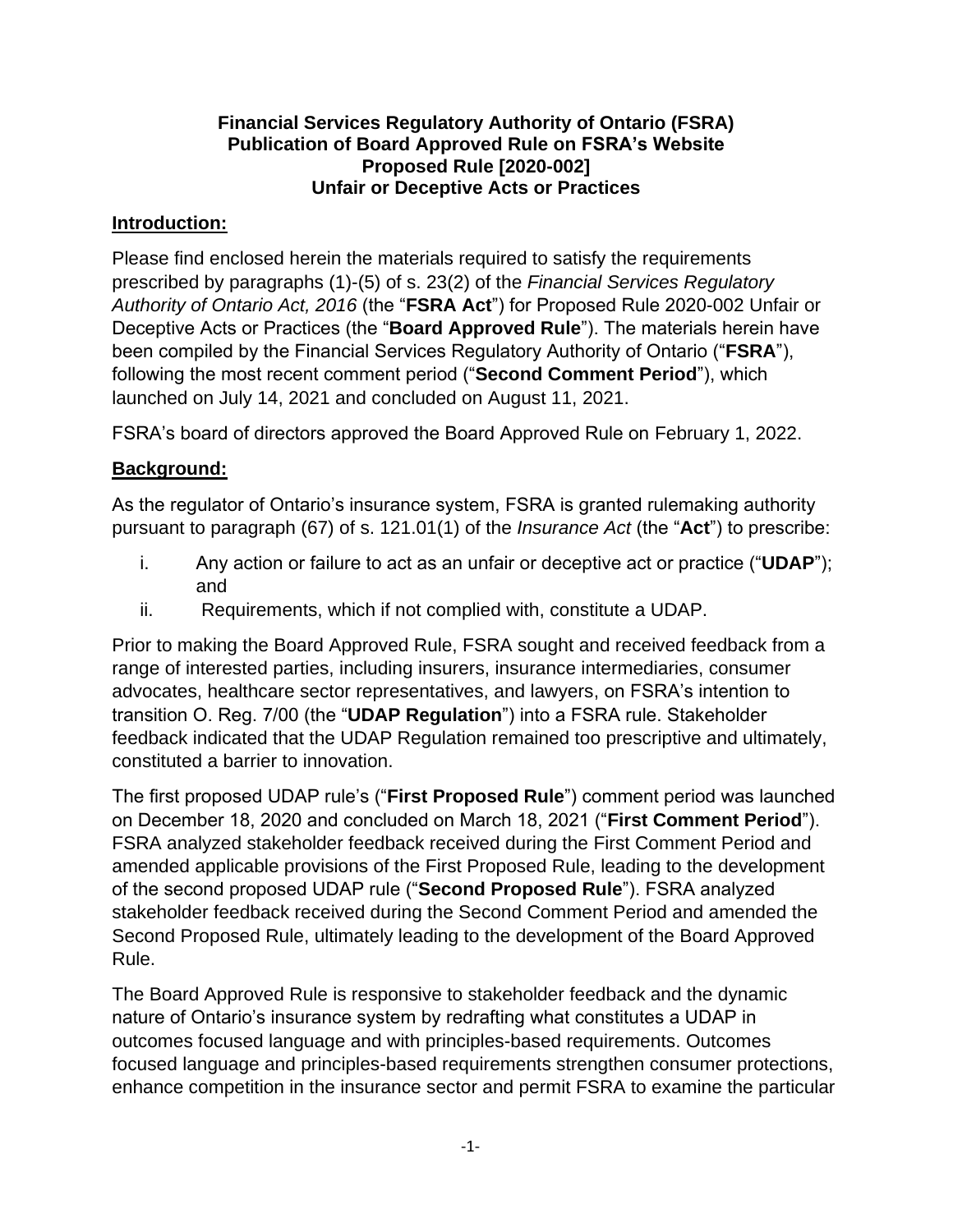circumstances to achieve desired regulatory outcomes. Outcomes focused language is also intended to provide FSRA with sufficient regulatory discretion and clear legal tests to determine whether a UDAP has occurred based on a consideration of all material circumstances.

If The Honourable Peter Bethlenfalvy, M.P.P. (the "**Minister**") approves the Board Approved Rule, then pursuant to s. 24(1) of the FSRA Act, the Board Approved Rule will become an in force FSRA Rule on the date that the amendments set out in section 1 of Schedule 5 of the *Protecting the People of Ontario Act (Budget Measures), 2021* come into force.

## **Delivery to the Minister:**

The Board Approved Rule and materials required by paragraphs (1)-(3) of s. 23(1) of the FSRA Act were delivered to the Minister on February 1, 2022.

## **No Action Taken by the Minister:**

If the Minister does not approve, reject or return the Board Approved Rule to FSRA for further consideration within 60 days after the Board Approved Rule is delivered to the Minister, then:

- If section 1 of Schedule 5 of the *Protecting the People of Ontario Act (Budget Measures), 2021* is proclaimed in force 75 or more days after the Board Approved Rule is delivered to the Minister then, in accordance with s. 17(1) of the Board Approved Rule and s. 24(2)(a) of the FSRA Act, the Board Approved Rule will come into force on the date that paragraph 1 of s. 285(1) of CUCPA 2020 is proclaimed in force.
- If section 1 of Schedule 5 of the *Protecting the People of Ontario Act (Budget Measures), 2021* is proclaimed in force less than 75 days after the Board Approved Rule is delivered to the Minister then, in accordance with s. 24(2)(c) of the FSRA Act, the Board Approved Rule will come in force on the date that is 75 days after the Board Approved Rule was delivered to the Minister.

## **Statement of Substance and Purpose:**

FSRA's rulemaking on the Board Approved Rule aims to advance the following objects, as stated in the FSRA Act:

- Regulate and generally supervise the regulated sectors;
- Contribute to public confidence in the regulated sectors;
- Deter deceptive or abusive conduct, practices and activities by the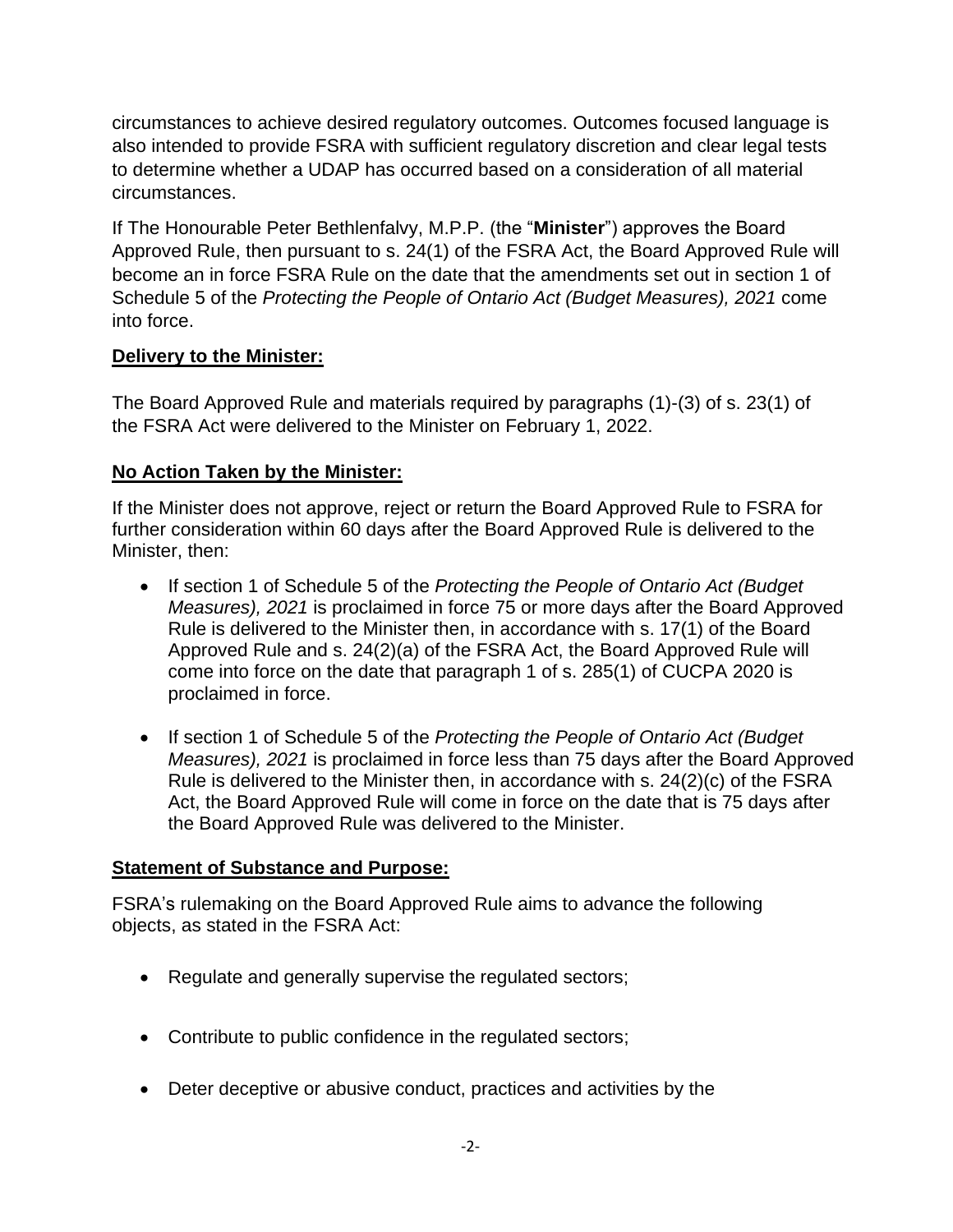regulated sectors;

- Promote high standards of business conduct;
- Promote transparency and disclosure of information by the regulated sectors;
- Protect the rights and interests of consumers; and
- Foster strong, sustainable, competitive and innovative financial services sectors.

[FSRA's 2020-2023 Annual Business Plan,](https://www.fsrao.ca/media/2006/download) which was approved by the Minister in June 2020, committed to exploring opportunities for FSRA rulemaking regarding UDAP. The Board Approved Rule delivers on this commitment by promoting safety, fairness and choice for insurance customers. It also supports FSRA's cross-cutting commitments to enhancing effectiveness and transparency, removing barriers to innovation, aligning with international best practices and transitioning towards principles-based regulation.

The Board Approved Rule is intended to advance FSRA's objects, with a focus on transparency and protecting the public interest, while enhancing regulatory efficiency and effectiveness. It aims to achieve these goals and further the ongoing regulatory dialogue between FSRA and stakeholders on conduct in the insurance sector by:

- Providing outcomes-based definitions of UDAP that are consistent with FSRA's objects, facilitate better outcomes and support the transition to principles-based regulation;
- Providing clear and objective standards for determining misconduct that incorporate examples of unfair treatment and reference to the Ontario Human Rights Code to enhance precision, and allowing for supplemental FSRA guidance where permitted;
- Removing barriers to innovation in the area of customer incentives, including rebates and incentives provided that they:
	- o do not lead to decisions that are against the interests of consumers;
	- $\circ$  are not prohibited by law;
	- o are transparently communicated; and
	- o are not unfairly discriminatory, anti-competitive or reliant on prohibited factors.
- Bringing greater alignment with certain Canadian Council of Insurance Regulators ("**CCIR**") and Canadian Insurance Services Regulatory Organizations ("**CISRO**") Fair Treatment of Customers ("**FTC**") guidance provisions, particularly in the areas of misrepresentation and unfair claims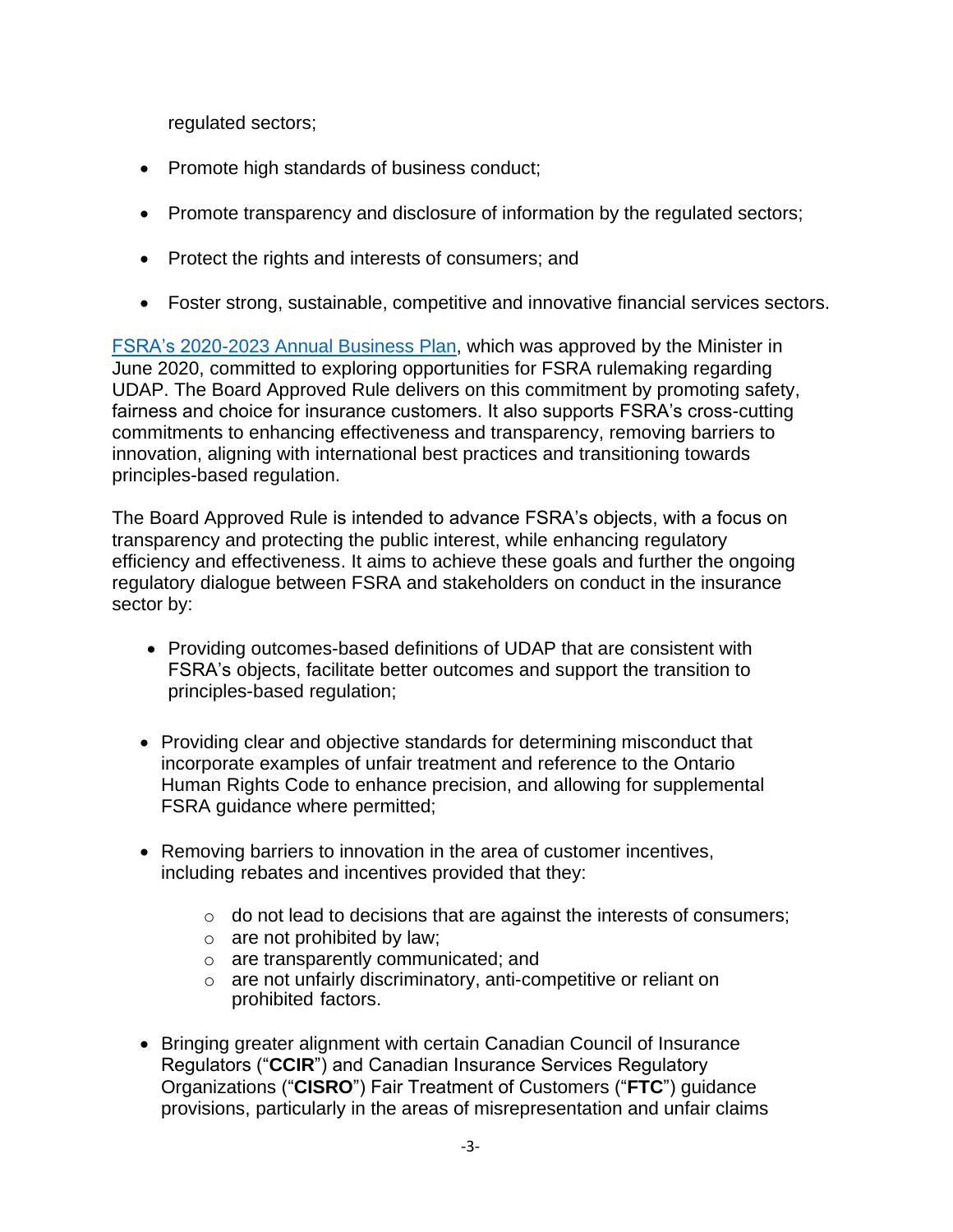practices; and

• Reducing regulatory burden through consolidation, streamlining and removing redundant or spent provisions.

FSRA's objective of removing specific barriers to innovation through the Board Approved Rule is aligned with the Ontario government's commitment to provide the Chief Executive Officer ("**CEO**") of FSRA with, "the power to operate an insurance regulatory sandbox to pilot initiatives that bring new consumer-focused products and services to market more quickly in response to changing consumer needs."<sup>1</sup> In this regard, the government has passed amendments which would permit the CEO of FSRA, on application by a person or entity, to exempt persons or entities from requirements under the Act that are prescribed by regulation, and specify the conditions to which the exemption is subject, should the CEO be of the opinion that doing so would not be prejudicial to the public interest. The amendments will come into effect on a day to be named by proclamation of the Lieutenant Governor.

# **Written Comments Received and Responses to Significant Concerns:**

In accordance with paragraphs (4)-(5) of s. 23(2) of the FSRA Act, FSRA must publish on its website a summary of written comments received and FSRA's responses to significant issues and concerns brought to FSRA's attention during the First Comment Period and Second Comment Period.

The following links provide summaries of the written comments received and FSRA's responses to significant issues and concerns raised during the First Comment Period and Second Comment Period.

- *[First Comment Period](https://www.fsrao.ca/engagement-and-consultations/fsras-first-proposed-insurance-rule-released-public-consultation-unfair-or-deceptive-acts-or-practices-udap-rule/summary-comments)*
- *[Second Comment Period](https://www.fsrao.ca/engagement-and-consultations/fsra-releases-its-revised-proposed-unfair-or-deceptive-acts-or-practices-udap-rule-public-consultation)*

## **Immaterial Amendments made to the Second Proposed Rule:**

Throughout the Second Comment Period, FSRA received further stakeholder submissions and, in response, FSRA made nine immaterial amendments to the Second Proposed Rule. As such, FSRA is not required to publish an additional notice of change for a third comment period ("**Third Comment Period**"), which would otherwise be required by s. 22(7) of the FSRA Act if FSRA proposed material changes.

The immaterial amendments made by FSRA are limited to:

• **Amendment #1:** Adding the word "also" after "rule" into s. 7(2), in order to further clarify that s.  $7(1)(i)$  to s.  $7(1)(v)$  apply to automobile insurance. Amendment #1 fully preserves the substantive intent of s. 7(2);

<sup>1</sup> Ontario Ministry of Finance, *Ontario's Action Plan: Protection, Support, Recover* (Queen's Printer for Ontario, 2020), 117.